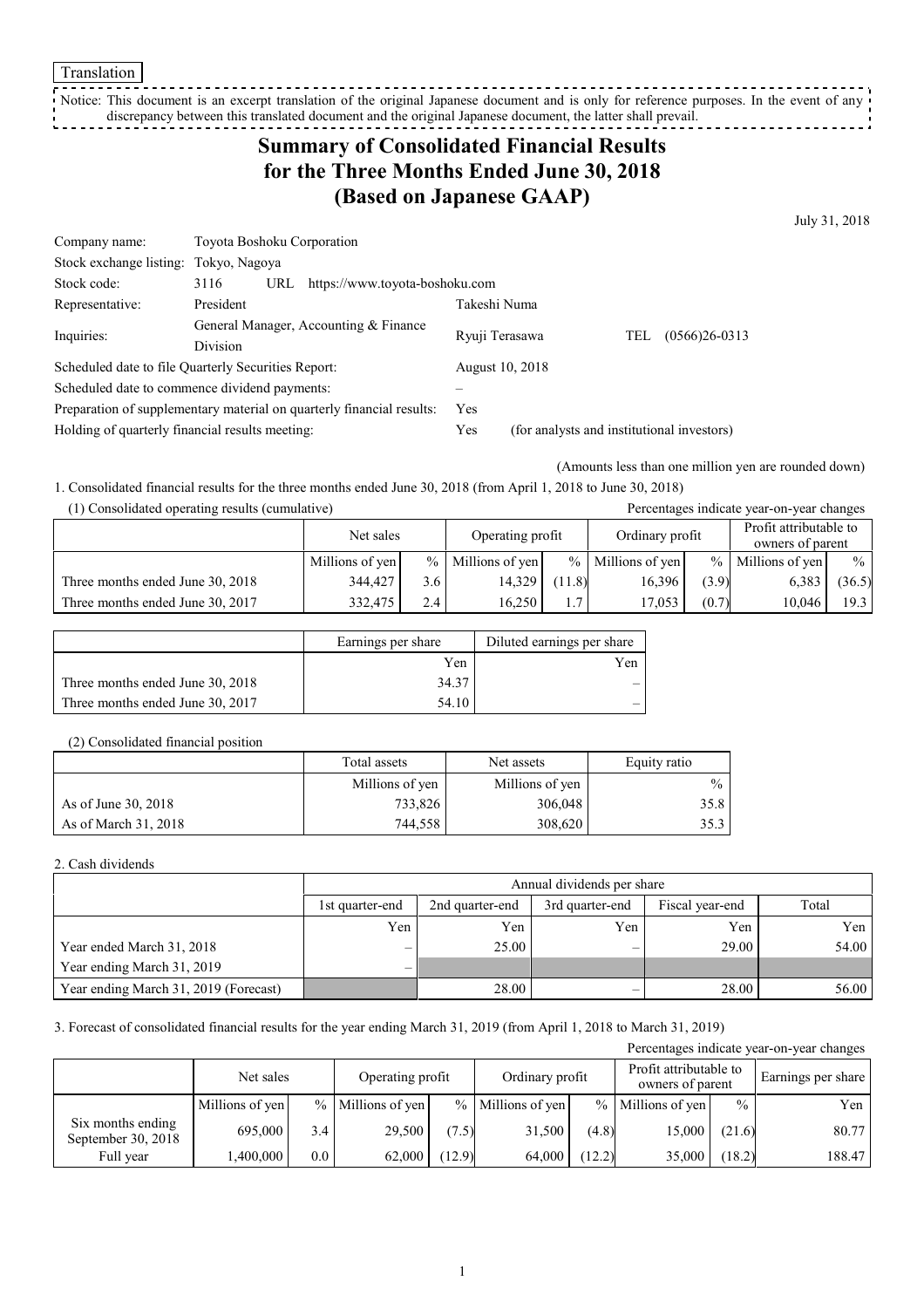| 4. Notes                                                                                                                  |                  |                                                     |                |                    |
|---------------------------------------------------------------------------------------------------------------------------|------------------|-----------------------------------------------------|----------------|--------------------|
| (1) Changes in significant subsidiaries during the three months ended June 30, 2018                                       | N <sub>0</sub>   |                                                     |                |                    |
| (changes in specified subsidiaries resulting in the change in scope of consolidation):                                    |                  |                                                     |                |                    |
| (2) Application of special accounting methods for preparing quarterly consolidated financial statements:                  |                  |                                                     | Yes            |                    |
| (3) Changes in accounting policies, changes in accounting estimates, and restatement of prior period financial statements |                  |                                                     |                |                    |
| Changes in accounting policies due to revisions to accounting standards and other regulations:                            |                  |                                                     | N <sub>0</sub> |                    |
| Changes in accounting policies due to other reasons:                                                                      |                  |                                                     | N <sub>0</sub> |                    |
| Changes in accounting estimates:                                                                                          |                  | No                                                  |                |                    |
| Restatement of prior period financial statements:                                                                         |                  |                                                     | N <sub>0</sub> |                    |
| (4) Number of issued shares (common shares)                                                                               |                  |                                                     |                |                    |
| Total number of issued shares at the end of the period (including treasury shares)                                        |                  |                                                     |                |                    |
| As of June 30, 2018                                                                                                       |                  | 187,665,738 shares   As of March 31, 2018           |                | 187,665,738 shares |
| Number of treasury shares at the end of the period                                                                        |                  |                                                     |                |                    |
| As of June 30, 2018                                                                                                       | 1,958,391 shares | As of March 31, 2018                                |                | 1,958,326 shares   |
| Average number of shares during the period (cumulative from the beginning of the fiscal year)                             |                  |                                                     |                |                    |
| Three months ended June 30, 2018                                                                                          |                  | 185,707,383 shares Three months ended June 30, 2017 |                | 185,707,584 shares |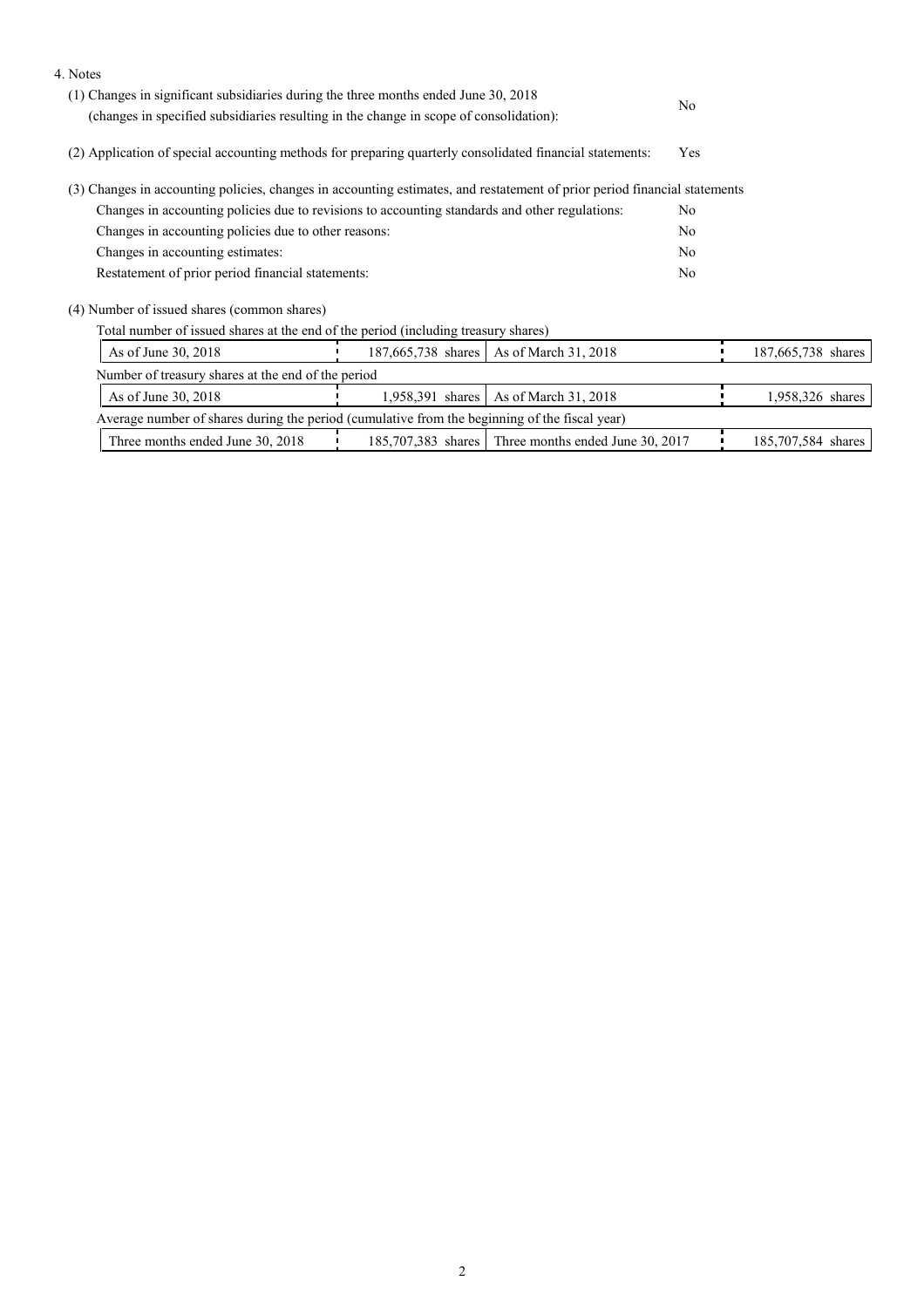## **Quarterly consolidated financial statements**

**Consolidated balance sheets**

|                                        |                      | (Millions of yen)   |
|----------------------------------------|----------------------|---------------------|
|                                        | As of March 31, 2018 | As of June 30, 2018 |
| Assets                                 |                      |                     |
| Current assets                         |                      |                     |
| Cash and deposits                      | 194,158              | 205,378             |
| Notes and accounts receivable - trade  | 194,149              | 172,341             |
| Merchandise and finished goods         | 7,762                | 7,542               |
| Work in process                        | 9,648                | 11,391              |
| Raw materials and supplies             | 28,560               | 31,341              |
| Other                                  | 42,417               | 38,423              |
| Allowance for doubtful accounts        | (135)                | (104)               |
| Total current assets                   | 476,560              | 466,313             |
| Non-current assets                     |                      |                     |
| Property, plant and equipment          |                      |                     |
| Buildings and structures, net          | 74,703               | 74,505              |
| Machinery, equipment and vehicles, net | 67,408               | 69,200              |
| Other, net                             | 59,038               | 58,275              |
| Total property, plant and equipment    | 201,150              | 201,982             |
| Intangible assets                      |                      |                     |
| Goodwill                               | 3,422                | 3,091               |
| Other                                  | 6,740                | 7,179               |
| Total intangible assets                | 10,163               | 10,271              |
| Investments and other assets           |                      |                     |
| Investment securities                  | 23,300               | 23,291              |
| Other                                  | 33,602               | 32,193              |
| Allowance for doubtful accounts        | (217)                | (227)               |
| Total investments and other assets     | 56,685               | 55,258              |
| Total non-current assets               | 267,998              | 267,512             |
| Total assets                           | 744,558              | 733,826             |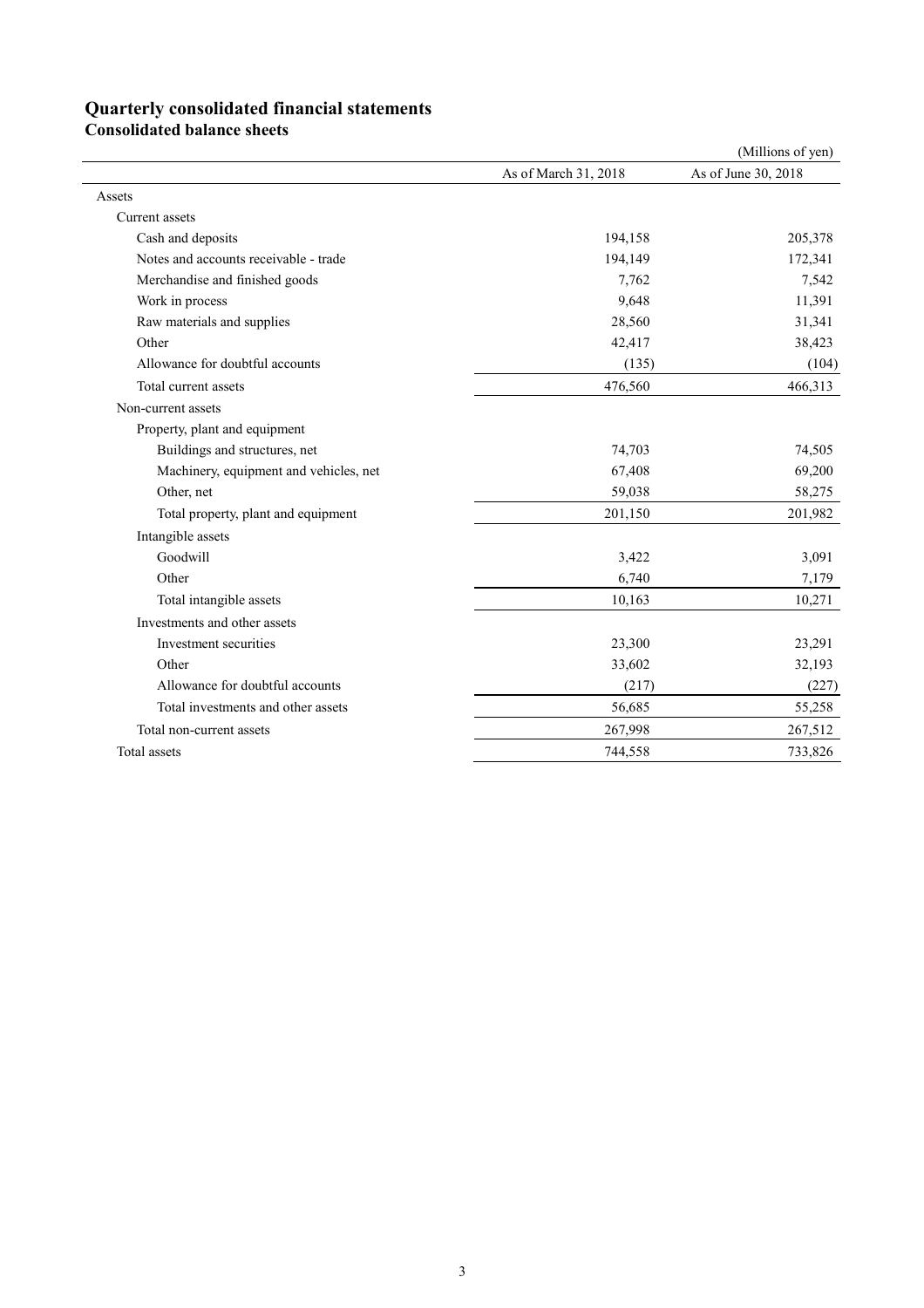|                                                       |                      | (Millions of yen)   |
|-------------------------------------------------------|----------------------|---------------------|
|                                                       | As of March 31, 2018 | As of June 30, 2018 |
| Liabilities                                           |                      |                     |
| <b>Current liabilities</b>                            |                      |                     |
| Notes and accounts payable - trade                    | 181,061              | 167,107             |
| Short-term loans payable                              | 5,829                | 6,860               |
| Current portion of bonds                              | 10,000               | 10,000              |
| Current portion of long-term loans payable            | 19,540               | 20,013              |
| Income taxes payable                                  | 13,668               | 14,406              |
| Provision for product warranties                      | 2,517                | 2,420               |
| Provision for directors' bonuses                      | 353                  | 141                 |
| Other                                                 | 70,439               | 73,759              |
| Total current liabilities                             | 303,409              | 294,709             |
| Non-current liabilities                               |                      |                     |
| Bonds payable                                         | 40,000               | 40,000              |
| Long-term loans payable                               | 31,687               | 32,235              |
| Net defined benefit liability                         | 53,989               | 54,172              |
| Provision for directors' retirement benefits          | 268                  | 239                 |
| Asset retirement obligations                          | 250                  | 250                 |
| Other                                                 | 6,332                | 6,170               |
| Total non-current liabilities                         | 132,528              | 133,067             |
| <b>Total liabilities</b>                              | 435,938              | 427,777             |
| Net assets                                            |                      |                     |
| Shareholders' equity                                  |                      |                     |
| Capital stock                                         | 8,400                | 8,400               |
| Capital surplus                                       | 8,406                | 8,406               |
| Retained earnings                                     | 270,951              | 271,949             |
| Treasury shares                                       | (3,874)              | (3,875)             |
| Total shareholders' equity                            | 283,882              | 284,880             |
| Accumulated other comprehensive income                |                      |                     |
| Valuation difference on available-for-sale securities | 1,952                | 1,851               |
| Foreign currency translation adjustment               | (12, 805)            | (13,966)            |
| Remeasurements of defined benefit plans               | (10,270)             | (9,996)             |
| Total accumulated other comprehensive income          | (21, 123)            | (22, 111)           |
| Non-controlling interests                             | 45,861               | 43,279              |
| Total net assets                                      | 308,620              | 306,048             |
| Total liabilities and net assets                      | 744,558              | 733,826             |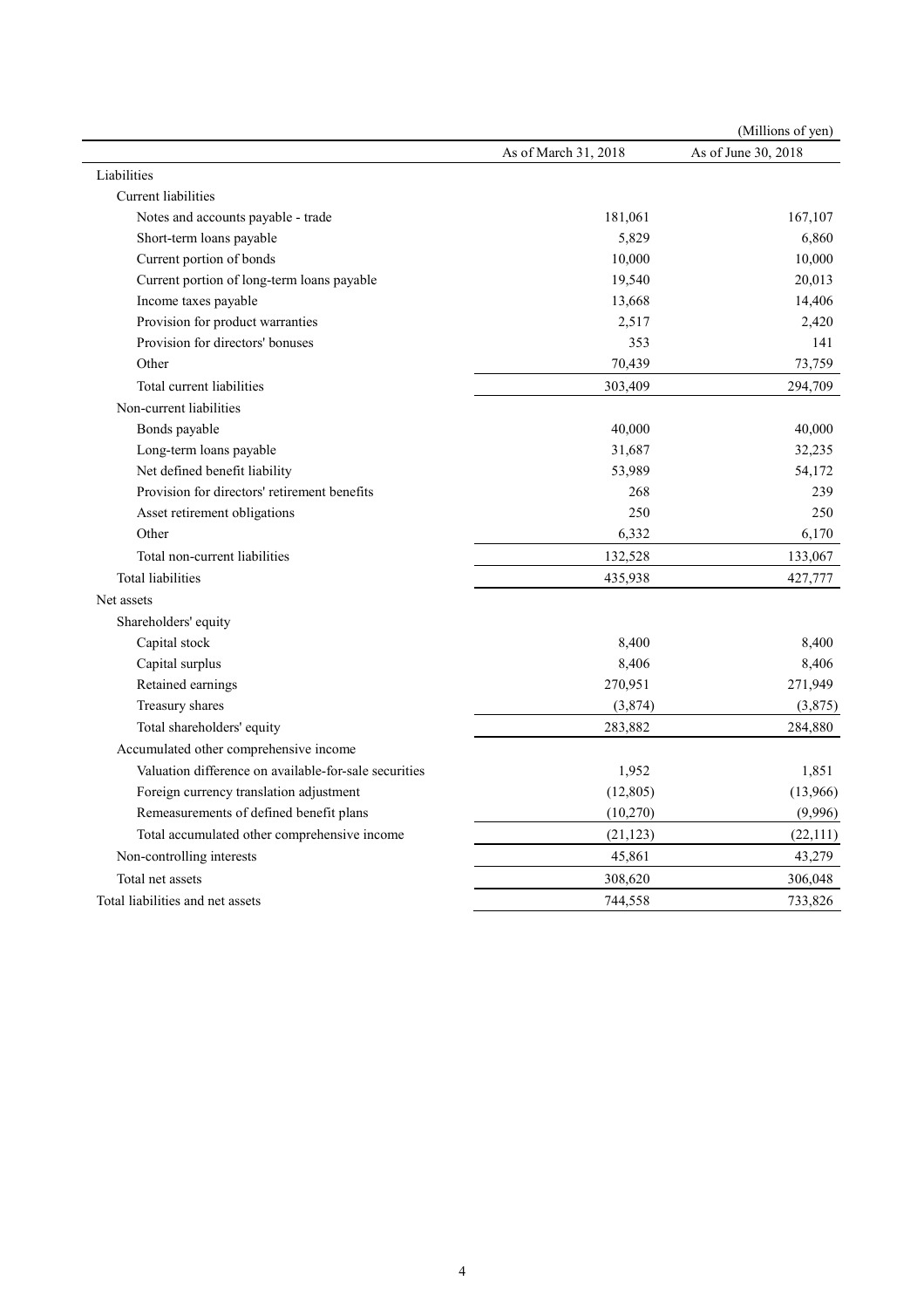### **Consolidated statements of income (cumulative) and consolidated statements of comprehensive income (cumulative)**

**Consolidated statements of income (cumulative)**

|                                                               |                    | (Millions of yen)  |
|---------------------------------------------------------------|--------------------|--------------------|
|                                                               | Three months ended | Three months ended |
|                                                               | June 30, 2017      | June 30, 2018      |
| Net sales                                                     | 332,475            | 344,427            |
| Cost of sales                                                 | 296,624            | 309,758            |
| Gross profit                                                  | 35,850             | 34,669             |
| Selling, general and administrative expenses                  |                    |                    |
| Salaries and bonuses                                          | 7,529              | 7,689              |
| Other                                                         | 12,069             | 12,650             |
| Total selling, general and administrative expenses            | 19,599             | 20,339             |
| Operating profit                                              | 16,250             | 14,329             |
| Non-operating income                                          |                    |                    |
| Interest income                                               | 394                | 479                |
| Foreign exchange gains                                        | 998                | 507                |
| Share of profit of entities accounted for using equity method | 80                 | 207                |
| Other                                                         | 1,791              | 1,774              |
| Total non-operating income                                    | 3,265              | 2,968              |
| Non-operating expenses                                        |                    |                    |
| Interest expenses                                             | 351                | 296                |
| Loss on valuation of derivatives                              | 386                |                    |
| Other                                                         | 1,725              | 605                |
| Total non-operating expenses                                  | 2,462              | 901                |
| Ordinary profit                                               | 17,053             | 16,396             |
| Profit before income taxes                                    | 17,053             | 16,396             |
| Income taxes                                                  | 5,028              | 7,870              |
| Profit                                                        | 12,025             | 8,526              |
| Profit attributable to non-controlling interests              | 1,978              | 2,142              |
| Profit attributable to owners of parent                       | 10,046             | 6,383              |
|                                                               |                    |                    |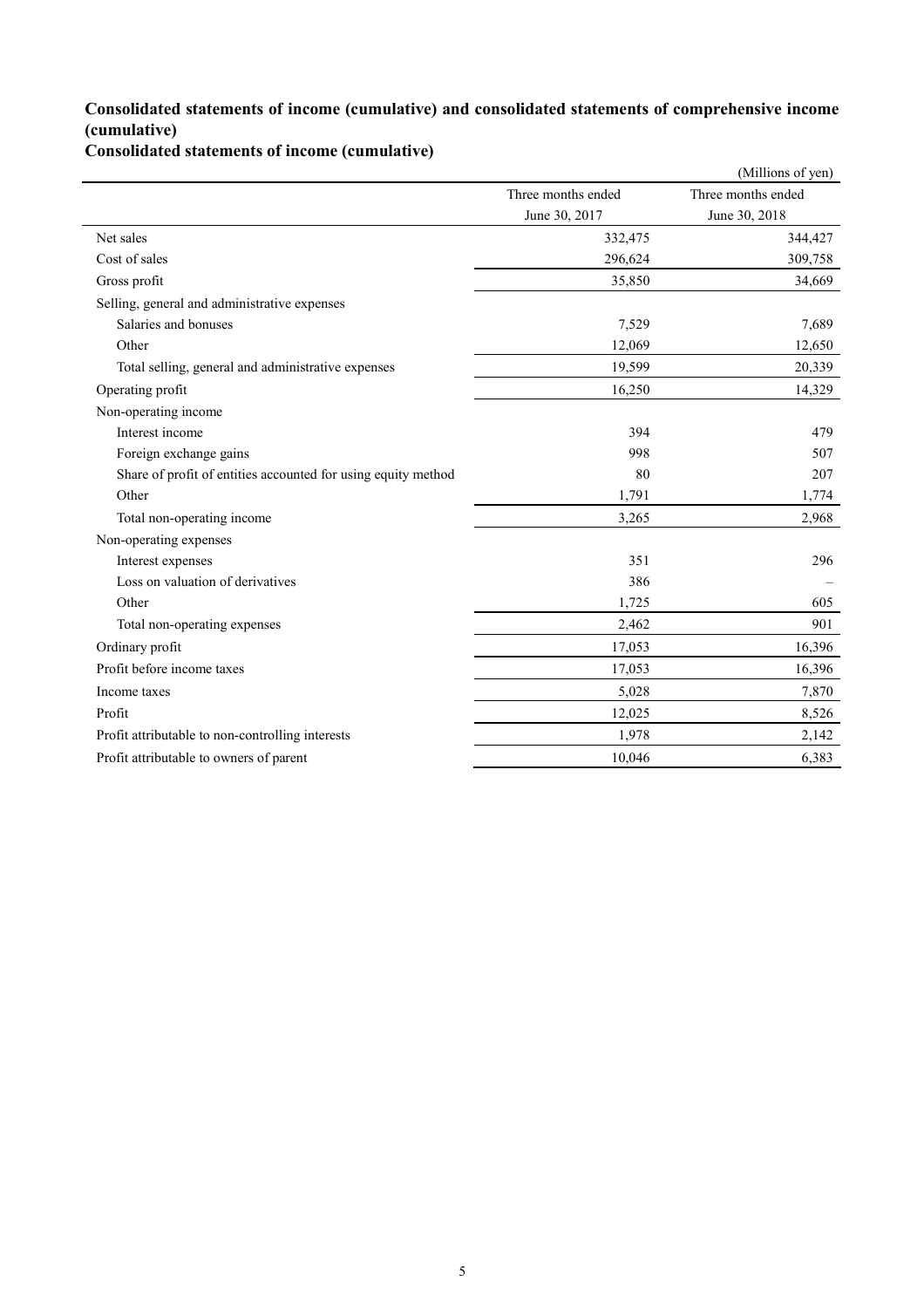# **Consolidated statements of comprehensive income (cumulative)**

|                                                           |                    | (Millions of yen)  |
|-----------------------------------------------------------|--------------------|--------------------|
|                                                           | Three months ended | Three months ended |
|                                                           | June 30, 2017      | June 30, 2018      |
| Profit                                                    | 12,025             | 8,526              |
| Other comprehensive income                                |                    |                    |
| Valuation difference on available-for-sale securities     | 94                 | (101)              |
| Foreign currency translation adjustment                   | (1,602)            | (1,675)            |
| Share of other comprehensive income of entities accounted | 45                 |                    |
| for using equity method                                   |                    | (20)               |
| Remeasurements of defined benefit plans, net of tax       | 265                | 293                |
| Total other comprehensive income                          | (1,197)            | (1, 503)           |
| Comprehensive income                                      | 10,827             | 7,023              |
| Comprehensive income attributable to                      |                    |                    |
| Comprehensive income attributable to owners of parent     | 9,110              | 5,395              |
| Comprehensive income attributable to non-controlling      |                    |                    |
| interests                                                 | 1,717              | 1,627              |